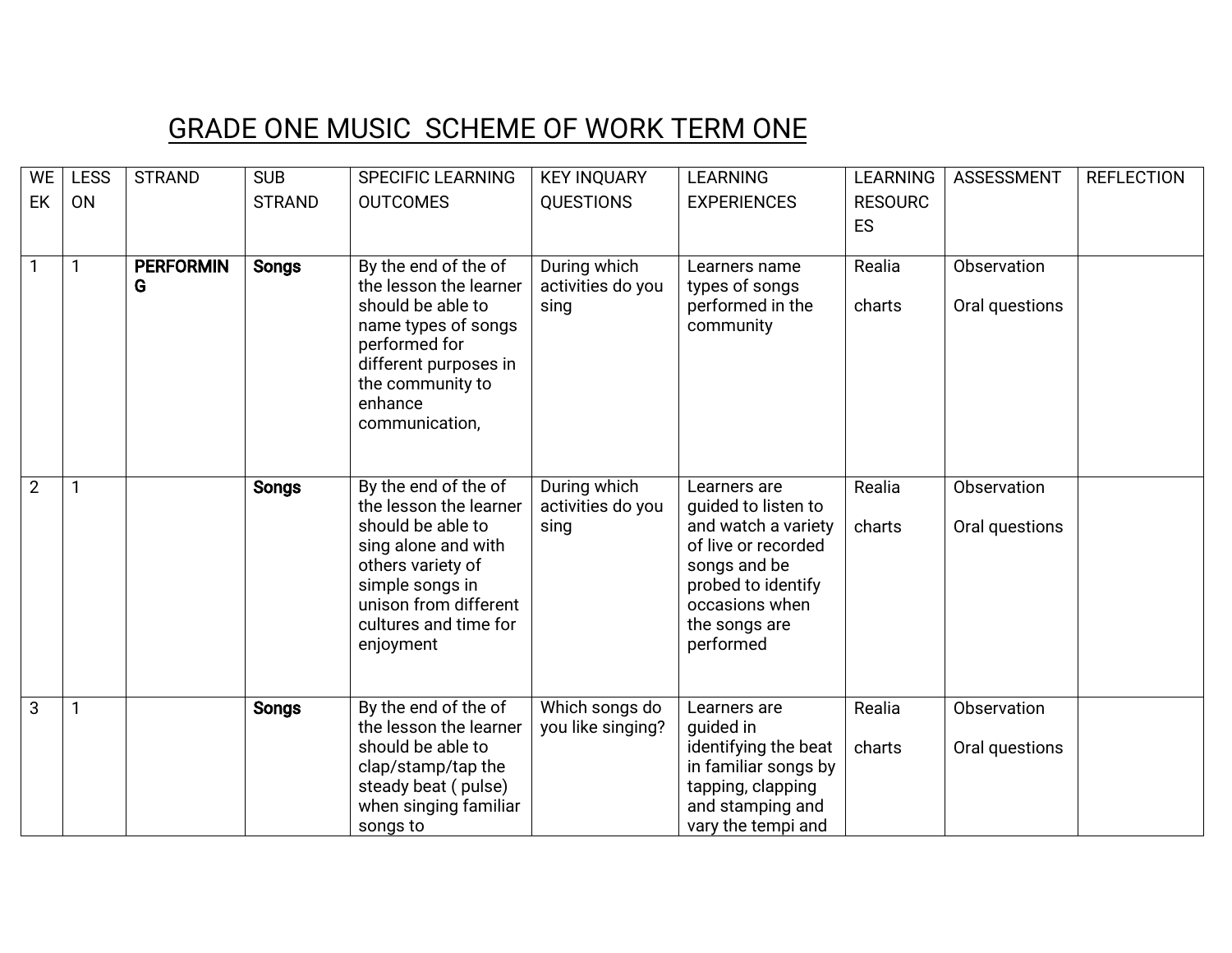|   |              |              | demonstrate an<br>awareness of the<br>beat                                                                                                                                                                                      |                                         | dynamics to<br>express feelings,<br>ideas and emotions<br>while singing                                                                                                    |                  |                               |  |
|---|--------------|--------------|---------------------------------------------------------------------------------------------------------------------------------------------------------------------------------------------------------------------------------|-----------------------------------------|----------------------------------------------------------------------------------------------------------------------------------------------------------------------------|------------------|-------------------------------|--|
| 4 | $\mathbf{1}$ | <b>Songs</b> | By the end of the of<br>the lesson the learner<br>should be able to<br>sing verse 1 of the<br>Kenya national<br>anthem in English<br>and/or Kiswahili with<br>proper etiquette for<br>cohesion and<br>peaceful co-<br>existence | When is the<br>national anthem<br>sung? | Learners are<br>guided in applying<br>expressive<br>elements of music<br>(loud, soft, fast,<br>slow) while singing<br>different types of<br>songs                          | Realia<br>charts | Observation<br>Oral questions |  |
| 5 | 1            | <b>Songs</b> | By the end of the of<br>the lesson the learner<br>should be able to<br>apply expressive<br>elements of music<br>through singing to<br>enhance<br>musicianship and for<br>enjoyment                                              | What do the<br>songs talk<br>about      | Learners are<br>quided in<br>identifying and<br>discussing salient<br>issues in topical<br>and patriotic songs<br>such as social<br>cohesion, health,<br>safety and values | Realia<br>charts | Observation<br>Oral questions |  |
| 6 | 1            | <b>Songs</b> | By the end of the of<br>the lesson the learner<br>should be able to<br>express ideas,<br>feelings and<br>emotions through<br>singing for effective<br>communication                                                             | What do the<br>songs talk<br>about      | In groups, learners<br>are guided in<br>singing and<br>dramatizing story<br>and action songs                                                                               | Realia<br>charts | Observation<br>Oral questions |  |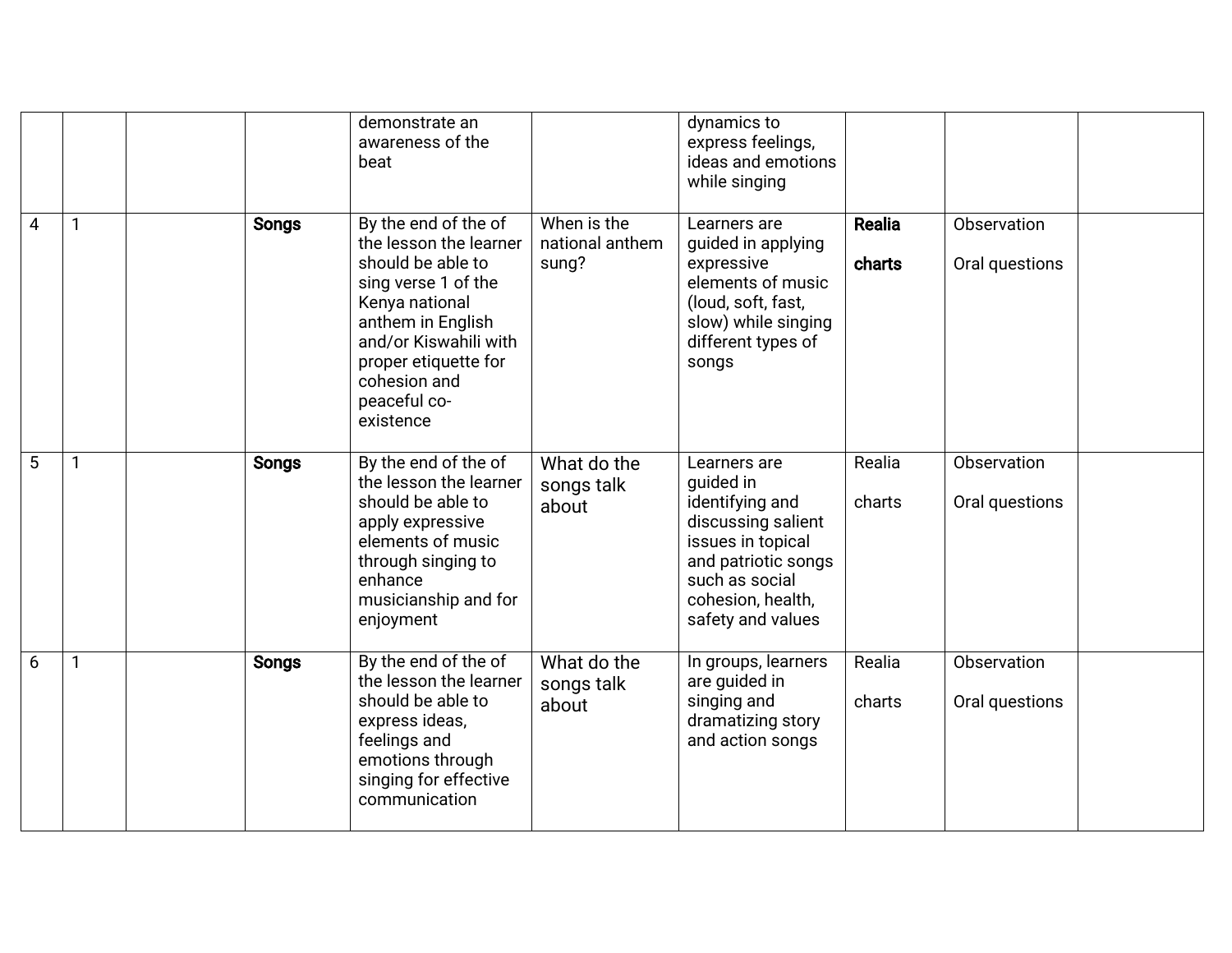| $\overline{7}$ | 1            | <b>Songs</b>            | By the end of the of<br>the lesson the learner<br>should be able to<br>songs from diverse<br>cultures for cultural<br>preservation and<br>advancement                                                                | What do the<br>songs talk<br>about                                   | In groups, learners<br>are quided in<br>singing and<br>dramatizing story<br>and action songs                                                          | Realia<br>charts | Observation<br>Oral questions |  |
|----------------|--------------|-------------------------|----------------------------------------------------------------------------------------------------------------------------------------------------------------------------------------------------------------------|----------------------------------------------------------------------|-------------------------------------------------------------------------------------------------------------------------------------------------------|------------------|-------------------------------|--|
| 8              | 1            | <b>Singing</b><br>games | By the end of the of<br>the lesson the learner<br>should be able to<br>perform various<br>singing games drawn<br>from the local culture<br>for enjoyment                                                             | What songs do<br>you sing during<br>play?                            | Learners are<br>guided to watch a<br>variety of live or<br>recorded singing<br>games from the<br>locality and from<br>other cultures                  | Realia<br>charts | Observation<br>Oral questions |  |
| 9              | $\mathbf{1}$ | <b>Singing</b><br>games | By the end of the of<br>the lesson the learner<br>should be able to<br>apply the aspects of<br>singing, movement,<br>props and costumes<br>in performing singing<br>games to enhance<br>the skills of<br>performance | What songs do<br>you sing during<br>play?                            | Practice and<br>performance of<br>singing games to<br>be done in pairs<br>and in groups                                                               | Realia<br>charts | Observation<br>Oral questions |  |
| 10             | $\mathbf{1}$ | <b>Singing</b><br>games | By the end of the of<br>the lesson the learner<br>should be able to<br>take precautions<br>during performance<br>of singing games for<br>own and others<br>safety,                                                   | What roles do<br>you like taking<br>when performing<br>singing games | Learners practice<br>singing games with<br>coordinated body<br>movements<br>Practice and<br>performance could<br>be done in pairs<br>and in groups to | Realia<br>charts | Observation<br>Oral questions |  |